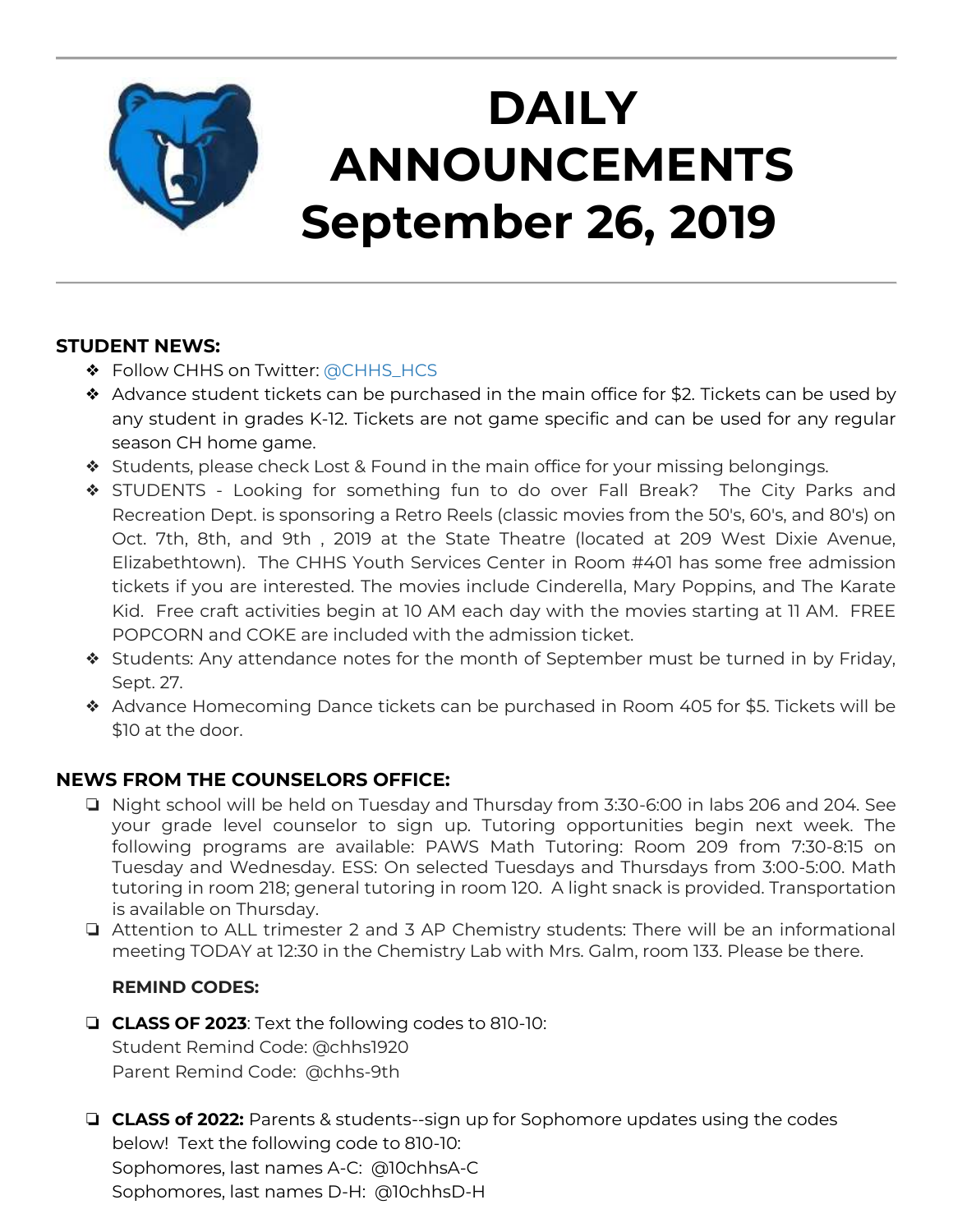

# **DAILY ANNOUNCEMENTS September 26, 2019**

Sophomores, last names I-M: @10chhsI-M Sophomores, last names N-R: @10chhsN-R Sophomores, last names S-Z: @10chhsS-Z

❏ **CLASS OF 2021:** Junior Remind Enrollment Information-- Last name A - C - Text the message @atocjunior to the number 81010 Last name D - H - Text the message @dtohjunior to the number 81010 Last Name I - M - Text the message @itomjunior to the number 81010 Last Name N - R - Text the message @ntorjunior to the number 81010 Last Name S - Z - Text the message @stozjunior to the number 81010

❏ **CLASS OF 2020:** Students can only join ONE student account for these. Parents can join only ONE parent account. **Student Accounts:** Senior Class Information--Text @chhssrinfo to 81010; Senior College Information--Text @srcollege to 81010 (includes Senior Class Information); Early College Seniors-- Text @cdk632 to 81010 (Includes Sr Class and Sr College) **Parent Accounts:** Senior Class Parent Information--Text @3g94ke to 81010; Senior Parent College Information--Text @kfgd72 to 81010 (includes Senior Class Information); Early College Seniors--Text @cdk632 to 81010 (Includes Sr Class and Sr College)

### **UPCOMING EVENTS:**

- September 23-September 27: SPIRIT WEEK
	- Thursday: Time to Party--Frat
	- Friday: Time to Rep-- Class Colors (9th=Yellow, 10th=White, 11th=Navy, 12th=Columbia)
- September 27: Football Homecoming Game/Dance-- Theme is Decades!
- October 3: Underclass picture retakes
- October 7-11: No School/Fall Break
- October 14: No school for students. PLD for faculty & staff

#### **CLUB NEWS:**

- → Game Club members meet every Monday after school until 5:30 with Mr. Menendez in room 129.
- ➔ Central Hardin is celebrating National German week from September 30 October 4..
- ➔ Drama Club, with members of CHHS faculty, will perform *The Laramie Project* at the PAC Friday 10/18 at 7pm and Saturday 10/19 at 2pm, \$5 general admission. Faculty and staff are free, but please purchase tickets for friends and family you bring with you. Juniors